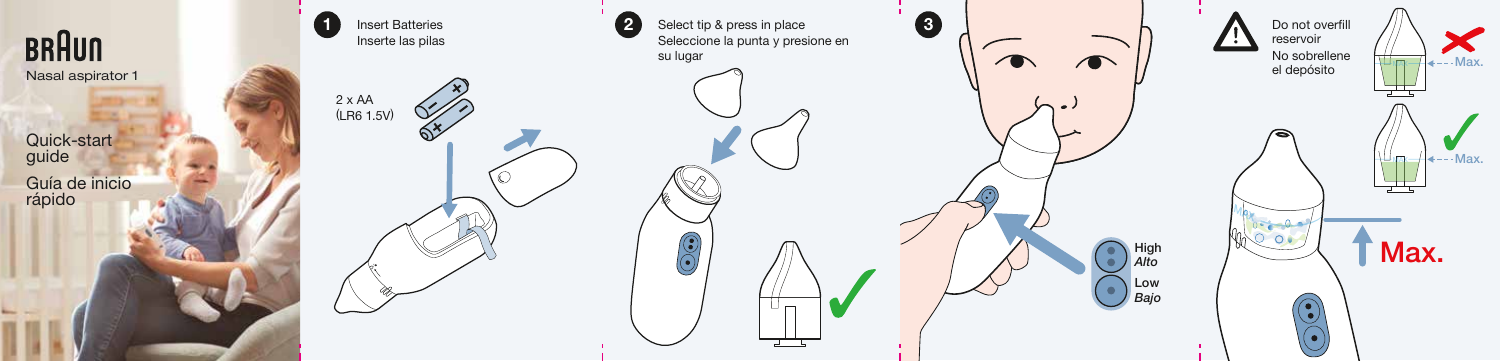

de la punta  $\odot$ 



- US For additional information visit: www.braunnasalaspirator.com
- SP Para obtener más información visite: www.braunnasalaspirator.com



This product is manufactured under license to the 'Braun' trademark. 'Braun' is a registered trademark of Braun GmbH, Kronberg, Germany.

© 2018, All rights reserved. BNA 100US 25OCT18 P/N: A002262R1